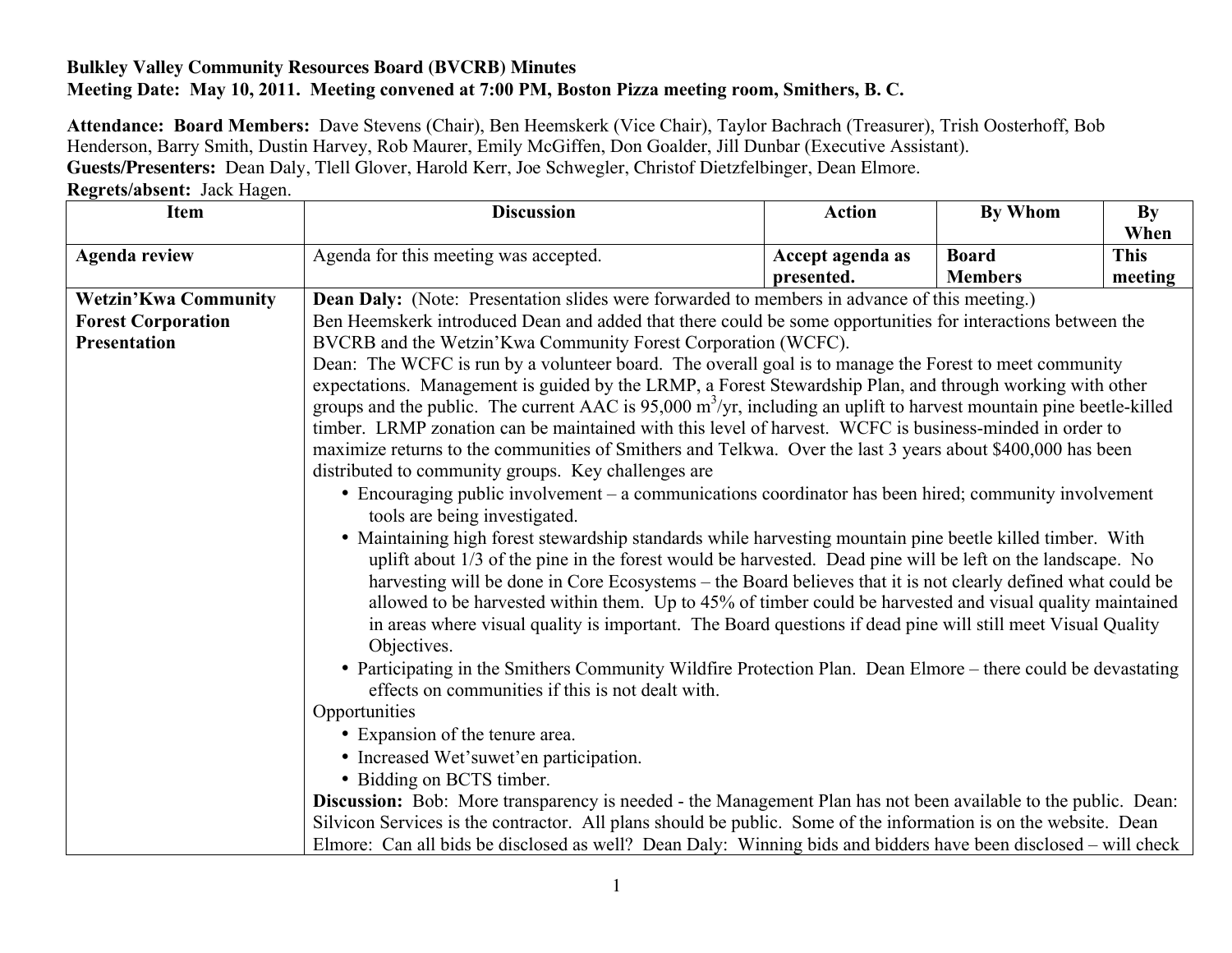| Item                            | <b>Discussion</b>                                                                                                                                                                                                                                                                                                                                                                                                                                                                                                                                                                                                                                                                                                                                                                                                                                                                      | <b>Action</b>                                          | <b>By Whom</b>      | By          |
|---------------------------------|----------------------------------------------------------------------------------------------------------------------------------------------------------------------------------------------------------------------------------------------------------------------------------------------------------------------------------------------------------------------------------------------------------------------------------------------------------------------------------------------------------------------------------------------------------------------------------------------------------------------------------------------------------------------------------------------------------------------------------------------------------------------------------------------------------------------------------------------------------------------------------------|--------------------------------------------------------|---------------------|-------------|
|                                 |                                                                                                                                                                                                                                                                                                                                                                                                                                                                                                                                                                                                                                                                                                                                                                                                                                                                                        |                                                        |                     | When        |
|                                 | with the Board about disclosing other bids. Bob: WCFC should be giving a chance to small operators. They are<br>shut out and new ones are not coming in. Dean: Small, medium and large contracts have been offered. Only local<br>contractors have been hired. WCFC doesn't want any contractors to go out of business and is trying to be sensitive<br>about this. Taylor: Management of the forest is complex and hard for lay people to understand. Translating<br>community values into tangible input is difficult. Dean: Agrees, doesn't know the answer, and is working on this.<br>Bob: Are Board meetings open? Dean: Yes, they are.<br>Ben: WCFC is to be commended for donating \$10,000 towards public participation in the Wildfire Protection Plan.<br>Would like to discuss the principles of "Revisiting the Balance" with WCFC; Taylor will keep in touch about this. |                                                        |                     |             |
| <b>Minutes of March 8, 2011</b> | Minutes reviewed.                                                                                                                                                                                                                                                                                                                                                                                                                                                                                                                                                                                                                                                                                                                                                                                                                                                                      | Approve minutes.                                       | <b>Board</b>        | <b>This</b> |
| and April 12, 2011              |                                                                                                                                                                                                                                                                                                                                                                                                                                                                                                                                                                                                                                                                                                                                                                                                                                                                                        |                                                        | <b>Members</b>      | meeting     |
| Subcommittee                    | 1. Recreation                                                                                                                                                                                                                                                                                                                                                                                                                                                                                                                                                                                                                                                                                                                                                                                                                                                                          |                                                        |                     |             |
| Reports/Issues/                 | <b>RAMP:</b> Ben Heemskerk: Thell Glover is joining the                                                                                                                                                                                                                                                                                                                                                                                                                                                                                                                                                                                                                                                                                                                                                                                                                                |                                                        |                     |             |
| Correspondence                  | Recreation subcommittee. The subcommittee met recently<br>and is working on selection criteria for members of the<br>RAMP table. This is in draft form at this time. The<br>subcommittee will not actively participate in the process<br>but will act as the selection committee. Taylor is<br>compiling a list of possible facilitators. The subcommittee<br>is having discussions with Jane Lloyd-Smith re:<br>experiences of the 1997 process, and Karen Diemert re:<br>the caribou recovery project. A coordinator is needed –                                                                                                                                                                                                                                                                                                                                                     |                                                        |                     |             |
|                                 | this can be discussed at the next BVCRB meeting. An<br>additional \$50,000 in funding might be available from the<br>Federal Rural Secretariat. No news on the MEC funding<br>application yet. The subcommittee will meet again on<br>May 17, 2011.                                                                                                                                                                                                                                                                                                                                                                                                                                                                                                                                                                                                                                    |                                                        |                     |             |
|                                 | 4. LWBC Referrals and Land Tenures                                                                                                                                                                                                                                                                                                                                                                                                                                                                                                                                                                                                                                                                                                                                                                                                                                                     |                                                        |                     |             |
|                                 | Referral 6408330 Commercial<br>recreation/snowmobiling: Response letter has been<br>circulated to Board members, reviewed, revised and<br>discussed. The Board hereby agrees to send the response<br>as presented at this meeting.<br>Bob: The Board still must discuss whether it will act at a<br>strategic level or at an operational level. Taylor: This                                                                                                                                                                                                                                                                                                                                                                                                                                                                                                                           | Sign and send out<br>the 6408330<br>referral response. | <b>Dave Stevens</b> |             |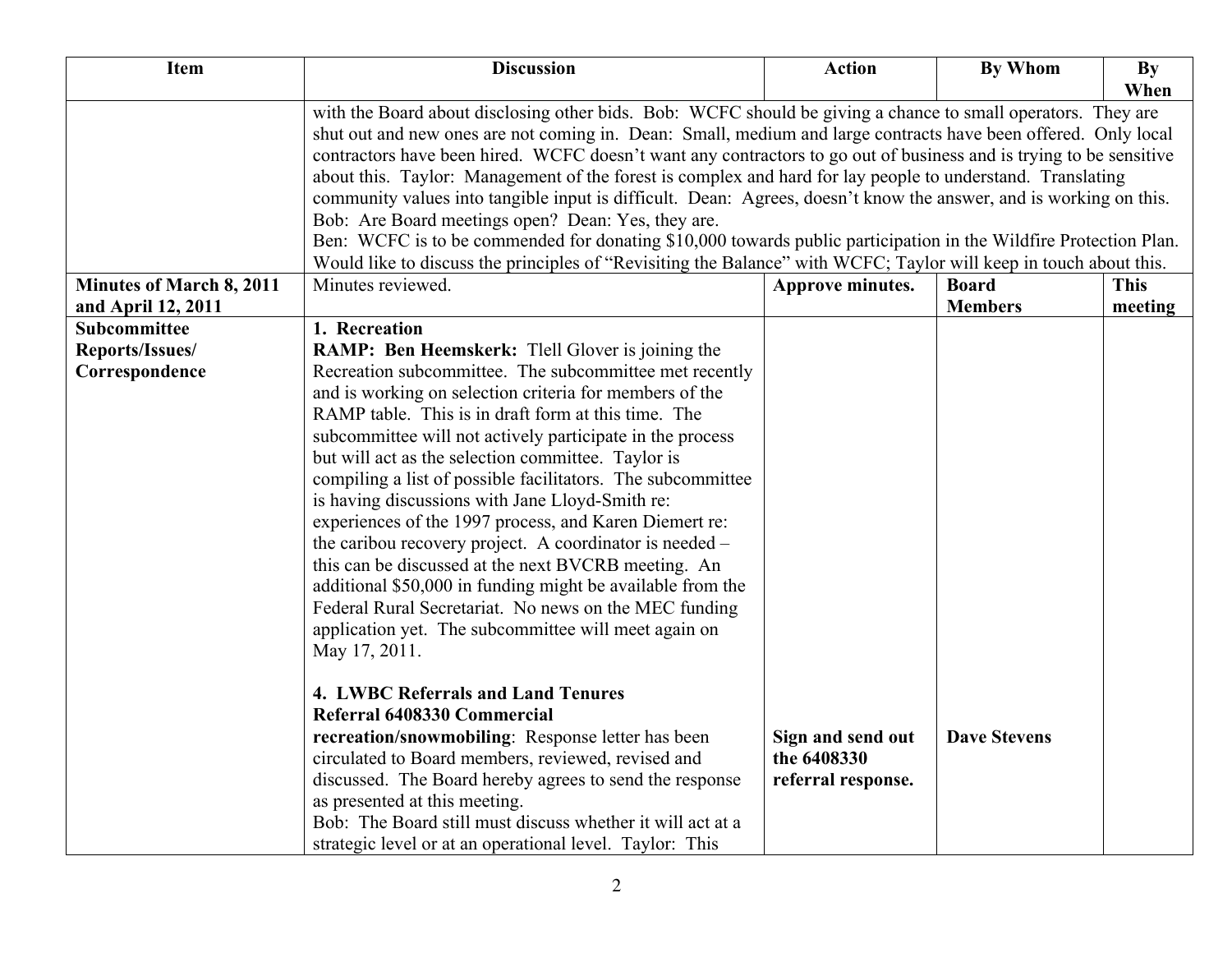| <b>Item</b>           | <b>Discussion</b>                                                                                                                                                                                                                                                                                                                                                                                                                                                                                                                                                                                                                                                                                                                                                                                                                                                                                                                                                                                                                                                                                                                                                               | <b>Action</b>                                                                                                                                                    | <b>By Whom</b>                                                              | <b>By</b><br>When      |
|-----------------------|---------------------------------------------------------------------------------------------------------------------------------------------------------------------------------------------------------------------------------------------------------------------------------------------------------------------------------------------------------------------------------------------------------------------------------------------------------------------------------------------------------------------------------------------------------------------------------------------------------------------------------------------------------------------------------------------------------------------------------------------------------------------------------------------------------------------------------------------------------------------------------------------------------------------------------------------------------------------------------------------------------------------------------------------------------------------------------------------------------------------------------------------------------------------------------|------------------------------------------------------------------------------------------------------------------------------------------------------------------|-----------------------------------------------------------------------------|------------------------|
|                       | should be discussed at the next meeting. It should be<br>included in the new Terms of Reference which is under<br>development. The Monitoring and Land Use Planning<br>subcommittee will be meeting soon and will discuss this<br>and report back to the Board at the next meeting.                                                                                                                                                                                                                                                                                                                                                                                                                                                                                                                                                                                                                                                                                                                                                                                                                                                                                             | Submit report to<br><b>Board on whether</b><br>operations should<br>be strategic or<br>operational and<br>whether all<br>referrals should be<br>reviewed or not. | <b>Monitoring and</b><br><b>Land Use</b><br><b>Planning</b><br>subcommittee | <b>Next</b><br>meeting |
| <b>Administration</b> | BVCRB 20 <sup>th</sup> Anniversary. Discussion: This public<br>event should be held in October or November of $2011 - by$<br>then BVCRB should have a new Terms of Reference and<br>the RAMP process will be well underway.<br>BV Research Centre has provided a list of resources that<br>are available for BVCRB use. This is flexible and meant<br>to be supportive.<br>Funding: \$6,000 from Forests, Lands and Natural<br>Resources is forthcoming, for support of Board admin<br>activities.<br>Report from Gary Runka: (Quick Response Notes on<br>BVCRB Terms of Reference, dated April 12, 2011):<br>Barry: The Monitoring and Land Use Planning<br>subcommittee will discuss and report back o the Board.<br>Telkwa Wildfire Protection Plan: Taylor: The Village<br>is investing in a public consultation process comprising a<br>mail out and public meeting. Smithers town planner has<br>been invited to attend a BVCRB meeting; however<br>Council approval is needed first. Rob has circulated<br>comments about the Smithers plan to Board members.<br>Many of the concerns stem from concerns with the Telkwa<br>process. Rob will send updates to the Board. | <b>Review Gary</b><br><b>Runka's Quick</b><br><b>Response Notes</b><br>and report back to<br>the Board.                                                          | <b>Monitoring and</b><br><b>Land Use</b><br><b>Planning</b><br>subcommittee |                        |